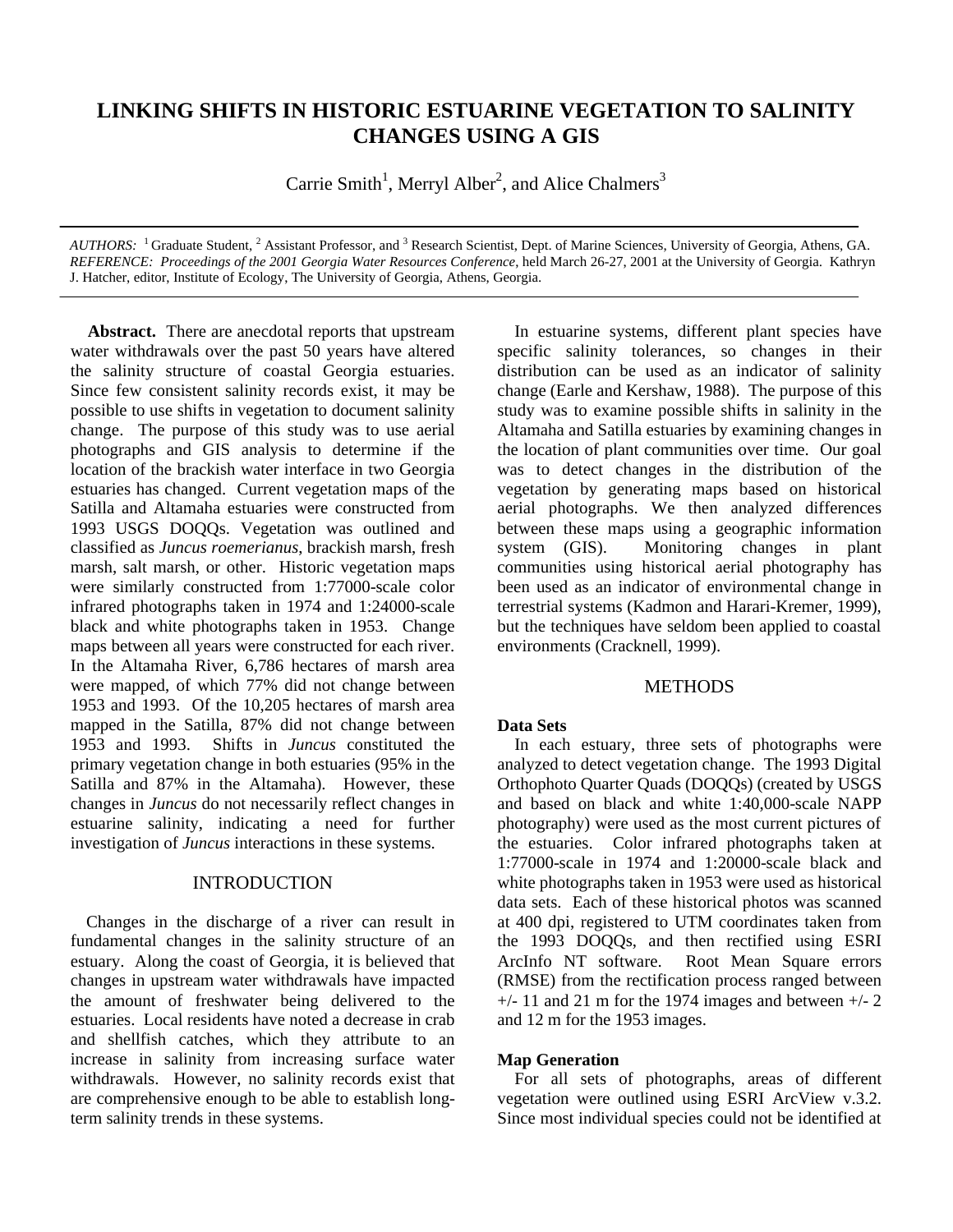

**Figure 1. 1993 vegetation classification map for the Altamaha River Estuary. Divisions indicate distance from the river mouth along the main (south) river channel.**

the scale of the photographs, different areas were classified as being brackish marsh, fresh marsh, salt marsh, *Juncus*, or other. Brackish marsh contained *Spartina alterniflora* and *S. cynosuroides*; fresh marsh contained *Zizania aquatica, Zizaniopsis miliacae*, and *S cynosuroides*; and salt marsh contained short form *S. alterniflora* and *Distichlis spicata*. Due to its dark color and dense populations, *Juncus roemerianus* was visible as a distinct species and was therefore classified separately. Areas classified as "other" included those covered by water, upland vegetation, or areas that had been heavily impacted by human activities (e.g. dikes, dredge spoils). Classifications of the 1993 maps were groundtruthed in October 1999 and July/August 2000.

#### **Overlay Analysis**

Since we were trying to determine what changes had occurred over the entire 40 year time period, only the 1953 and 1993 maps were used in the change analysis. Change maps were constructed by overlaying the 1953 map onto the 1993 map using ArcInfo NT. Using the GIS software we were able to differentiate areas that had changed from those that had not. The estuaries were then divided into sections based on distances from the mouth along the main river channel. These sections were used to determine if changes were occurring in particular regions along the axis of the estuary. The Altamaha was divided into 6 km long sections, while the Satilla was divided into 8 km long sections.

#### RESULTS

#### **Vegetation Classification**

Of the 6,768 ha of marsh vegetation that were mapped in the Altamaha estuary in 1993 (Fig. 1), 24% was classified as salt marsh, 45% as *Juncus*, 20% as brackish marsh, and 11% as fresh marsh. Of the 11,420 ha of marsh that were mapped in the Satilla in 1993 (Fig. 2), 42% was classified as salt marsh, 48% as *Juncus*, 9% as brackish marsh, and 1% as fresh marsh. In both estuaries, salt marsh was found closest to the mouth, brackish marsh was in the middle, and fresh marsh was furthest upstream. *Juncus* was distributed throughout the Altamaha. In the Satilla, *Juncus* was only observed upstream of 12 km. The Satilla is a smaller river than the Altamaha, with characteristic higher salinities towards the mouth. This may explain the higher proportion of salt marsh and lower abundance of *Juncus* seen downstream in the Satilla.

 Similar maps were constructed from the 1974 and the 1953 photographs. Table 1 shows a summary of the vegetation classifications for all 3 data sets. In the Altamaha, there was a net gain in *Juncus* of 246 ha between 1953 and 1993. Brackish marsh showed an increase of 88 ha by 1974, which was followed by a large decrease by 1993. In the Satilla, there was a large gain of 328 ha in *Juncus* that occurred between 1974 and 1993. Brackish marsh increased 350 ha from 1953 to 1974, but then decreased by 406 ha in 1993.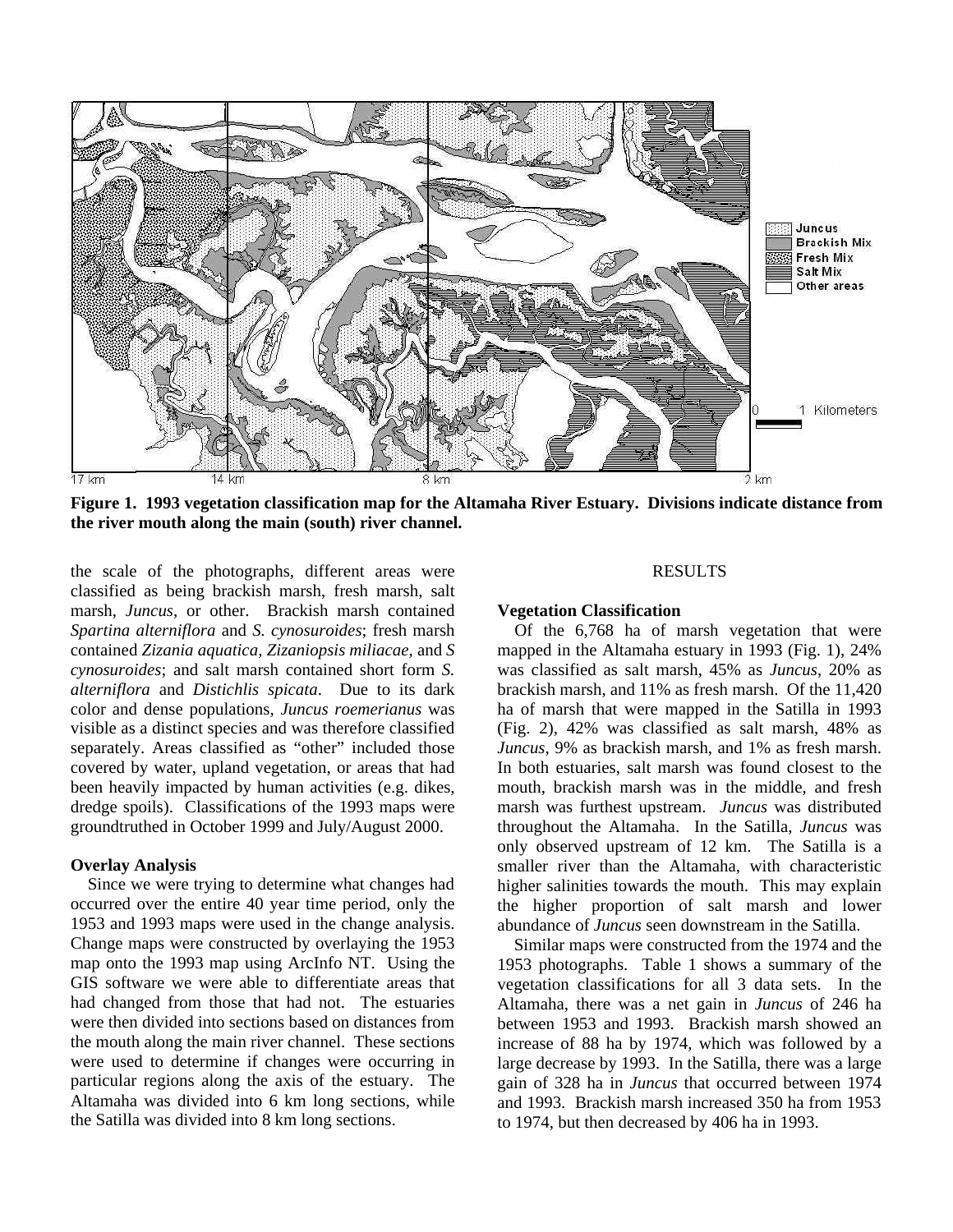

**Figure 2. 1993 vegetation classification map for the Satilla River Estuary. Divisions indicate distance from the river mouth along the main river channel.**

### **Change Analysis**

Most of the marsh vegetation classifications remained the same in both estuaries between 1953 and 1993. Of the mapped marsh areas, 77% (5,562 ha) of the Altamaha and 87% (8,871 ha) of the Satilla did not change. In both systems, the majority of the changes (87% Altamaha and 95% Satilla) involved either an increase or a decrease in *Juncus*, although the locations and types of interactions were specific to each estuary (Fig. 3)*.* In the Altamaha, most of these changes involved brackish marsh. In the Satilla, however, they involved both brackish and salt marsh. This is probably due to the increased amount of salt marsh in contact with *Juncus* in the Satilla. There was a net increase in *Juncus* in both estuaries.

**Table 1. Total Area (ha) in Each Vegetation Class.**

|          | Juncus | <b>Brackish</b> | Fresh | Salt | Other |
|----------|--------|-----------------|-------|------|-------|
| Altamaha |        |                 |       |      |       |
| 1953     | 2740   | 1618            | 808   | 1661 | 4635  |
| 1974     | 2930   | 1706            | 626   | 1559 | 4641  |
| 1993     | 2986   | 1352            | 793   | 1578 | 4753  |
| Satilla  |        |                 |       |      |       |
| 1953     | 4438   | 964             | 232   | 4531 | 9830  |
| 1974     | 4339   | 1304            | 114   | 4529 | 9707  |
| 1993     | 4667   | 898             | 147   | 4497 | 9786  |
|          |        |                 |       |      |       |

#### DISCUSSION

 Our analyses demonstrate that aerial photographs and GIS can be used to map current and historic estuarine vegetation. We were able to generate maps that showed different vegetation patterns. The comparison of maps from different years suggests that the Altamaha and Satilla estuaries are very dynamic systems, with patches of vegetation that frequently change in both size and location. As shown in Table 1, the amount of each vegetation class did not remain constant over time, nor did increases in one class directly reflect decreases in another. We are currently involved in further GIS analyses of these data sets to better understand these changes.

 Our analysis indicates that *Juncus* is one of the dominant vegetation types in each estuary. Moreover, it was involved in almost all of the changes seen in each system. *Juncus roemerianus* is an exclusively estuarine species that grows in monotypic stands in a variety of habitats (Eleuterius, 1984). Its ability to flourish in a wide variety of salinity regimes helps to explain why it is so abundant in these systems. Unfortunately, this adaptability makes it nearly impossible to use as an indicator of salinity variation (Woerner and Hackney, 1997). Therefore, our observed increase in *Juncus* cannot be directly linked to changes